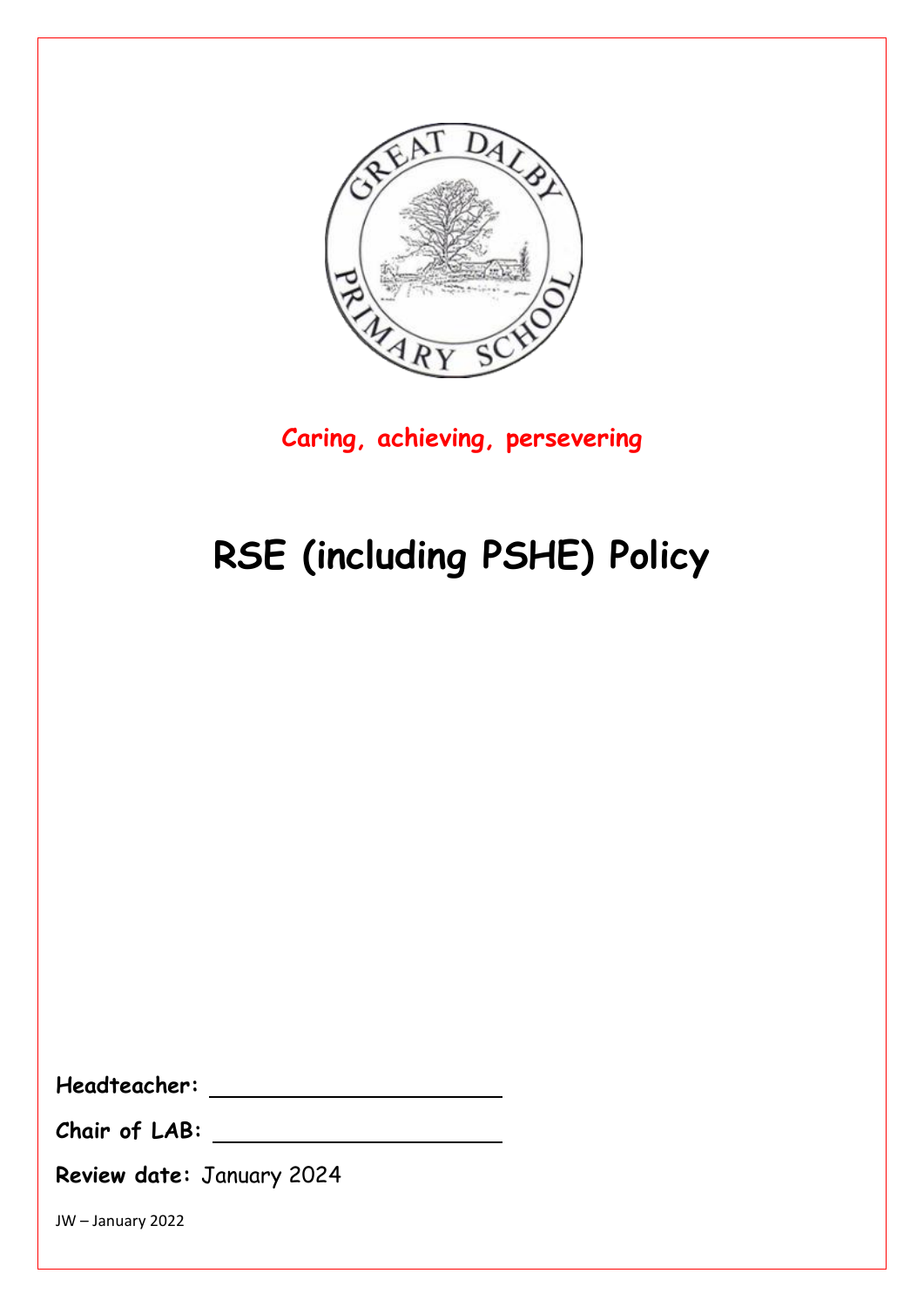

## **Relationship and Sex Education Policy (RSE) within Personal, Social, Health and Economic Education (PSHE)**

#### **Overview:**

RSE is taught as part of our PSHE curriculum and covers issues around safety, relationships, consent, pleasure, abuse, online safety, wellbeing (including economic wellbeing) and physical health and fitness. Our well-embedded practice allows children to **safely** explore their feelings and emotions so that they can modify and shape their thoughts and views as they grow and mature.

Our policy has been written using the **PSHE Association Programme of Study** and is in line with the statutory guidance on [RSE and HE,](https://assets.publishing.service.gov.uk/government/uploads/system/uploads/attachment_data/file/1019542/Relationships_Education__Relationships_and_Sex_Education__RSE__and_Health_Education.pdf) [The PSHE Association guidance for RSE policy](https://www.pshe-association.org.uk/curriculum-and-resources/resources/writing-your-rse-policy-guidance-pshe-association) and the [NSPCC](https://learning.nspcc.org.uk/media/1682/briefing-summary-dfe-guidance-relationships-education-sex-health-education-england.pdf)  [Guidance.](https://learning.nspcc.org.uk/media/1682/briefing-summary-dfe-guidance-relationships-education-sex-health-education-england.pdf)

Great Dalby Primary School strives to achieve the [12 principles of good quality RSE teaching.](https://www.sexeducationforum.org.uk/resources/advice-guidance/principles-good-rse)

The PSHE Association identify 3 key areas of learning: Relationships, Health and wellbeing and Living in the wider world. At Great Dalby Primary School, we cover all three key learning areas. The RSE elements are highlighted in green.

#### **1. Relationships (R)**

- Families and close positive relationships (R1)
- Friendships (R2)
- Managing hurtful behaviour and bullying (R3)
- Safe relationships (R4)
- Respecting self and others (R5)
- **2. Health and wellbeing (H&W)**
	- Healthy lifestyles (physical wellbeing H&W1)
	- Mental health (H&W2)
	- Ourselves, growing and changing (H&W3)
	- Keeping safe (H&W4)
	- Drugs, alcohol and tobacco (H&W5)
- **3. Living in the wider world (LWW)**
	- Shared responsibilities (LWW1)
	- Communities (LWW2)
	- Media literacy and digital resilience (LWW3)
	- Economic wellbeing: Money (LWW4)
	- Economic wellbeing: Aspirations, work and career (LWW5)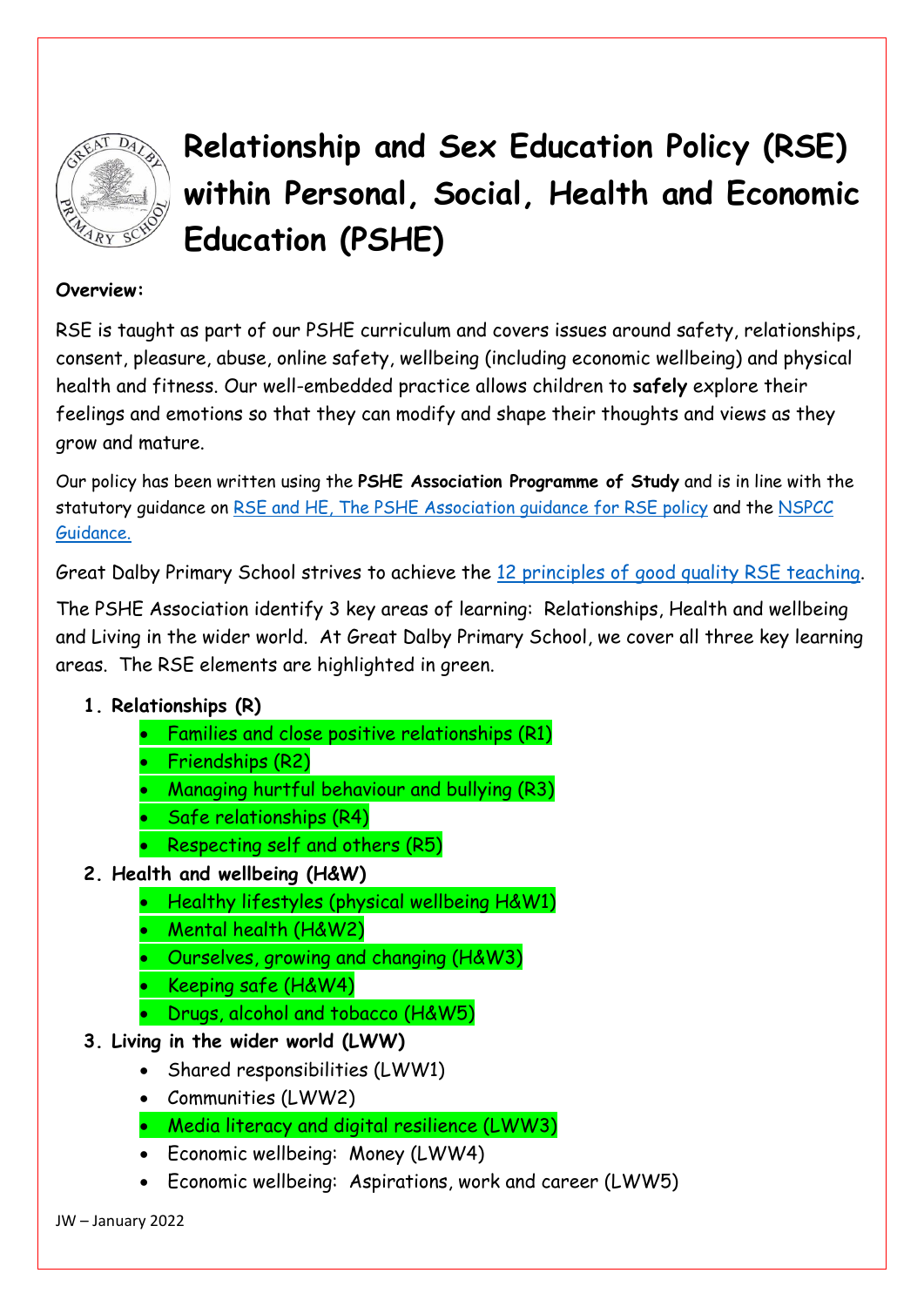This policy been produced by the PSHE coordinator in consultation with staff, pupils and parents within the academic year 2018/19, mindful of the National Statutory Requirements coming in to place. It has been reviewed and updated in January 2022.

#### **Vision:**

Our vision is to allow all of our children opportunities to explore their attitudes, values and beliefs to keep themselves happy, healthy, safe and prepared for life and work in modern Britain by delivering a broad and balanced, holistic curriculum. Key to our strategy is teaching resilience and developing their character so that they might effectively deal with the everyday challenges they may face as they go through life. Our school ethos and motto of *Caring, achieving, persevering* encompasses our key character goals and is at the heart of all we do.

**Caring** – we care for; ourselves, our belongings, other people and their belongings, our surroundings, our environment

**Achieving** – we want to achieve the best we can achieve by always trying our best

**Persevering** – we will keep trying in everything we do, even when things are hard or we don't succeed the first time.

#### **Learning Environments:**

Safe and supportive learning environments underpin everything we do. Each lesson aims to provide real-life learning scenarios whilst protecting our children from learning through shock or guilt. Children are given opportunities to develop metacognition. In each session children make a working agreement (i.e. rules to follow, which include the right to pass, showing respect and no naming and shaming) and each class has an 'ask-it basket' (to share worries or thoughts and questions). Children are made aware that anything deemed as harmful to themselves or to others cannot be kept confidential and will be shared with the DSL.

#### **Teaching:**

JW – January 2022 Although some areas of PSHE/RSE are taught within other subject areas, we also plan weekly PSHE/RSE lessons. Despite having mixed-age classes, these lessons are taught in small, single-year groups. Each lesson aims to provide age and stage appropriate learning. All teachers, HLTAs and Teaching Assistants leading the lessons have been trained to do so. We use a ratified scheme of learning called RSE Solutions (Educator Solutions) for the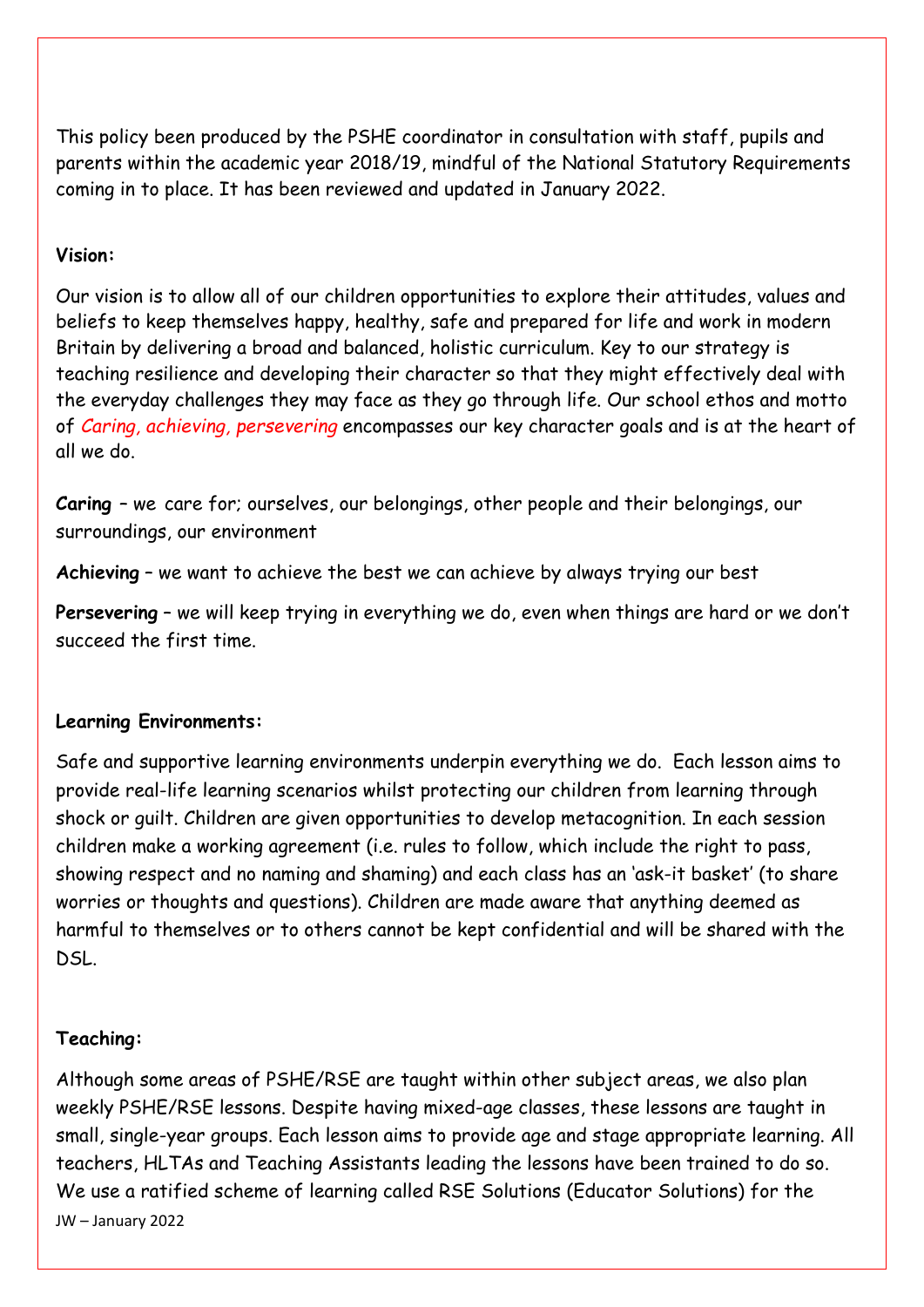majority of the learning sessions in conjunction with 4 units from Cambridge PSHE Association.

We identify that PSHE/RSE may be taught using a range of methods including:

- Role play
- Games
- Debates
- Scenario cards
- Stories
- Videos
- Hot-seating
- Use of external agencies (NSPCC, Warning Zone, Bikeability…)
- Whole school assemblies

Teachers/HLTAs/TAs will exercise the right to **interject** or use **diversion strategies** in order to stop a child revealing something sensitive or inappropriate to the whole class. This will be picked up privately at the next, most suitable moment within the lesson, or immediately after the lesson. Sometimes children ask difficult questions beyond which they are required to know. Strategies on how to handle these questions are outlined in each unit of work and/or can be referred to the PSHE/RSE Coordinator for support. Signposting reliable websites or using good quality books may also be used to support some of our families.

#### **Parents/carers and their right to withdraw:**

Parents and carers are the key figures in supporting their child/ren through the emotional and physical aspects of growing up. We seek to work in partnership with our families when planning and delivering RSE. We will encourage this partnership by:

- Keeping parents and carers up to date with our PSHE/RSE curriculum
- Providing parents with an opportunity to comment on PSHE/RSE within school and voice their thoughts
- Inviting parents to learn more about resources and activities used in RSE by holding information workshops
- Reviewing the policy in consultation with parents
- Informing parents and carers about the programme of learning as their child joins the school through the school brochure/prospectus/website.

If our families feel they wish to withdraw their child/ren from part or all of the **nonstatutory** components of sex education within RSE, a meeting will be arranged to address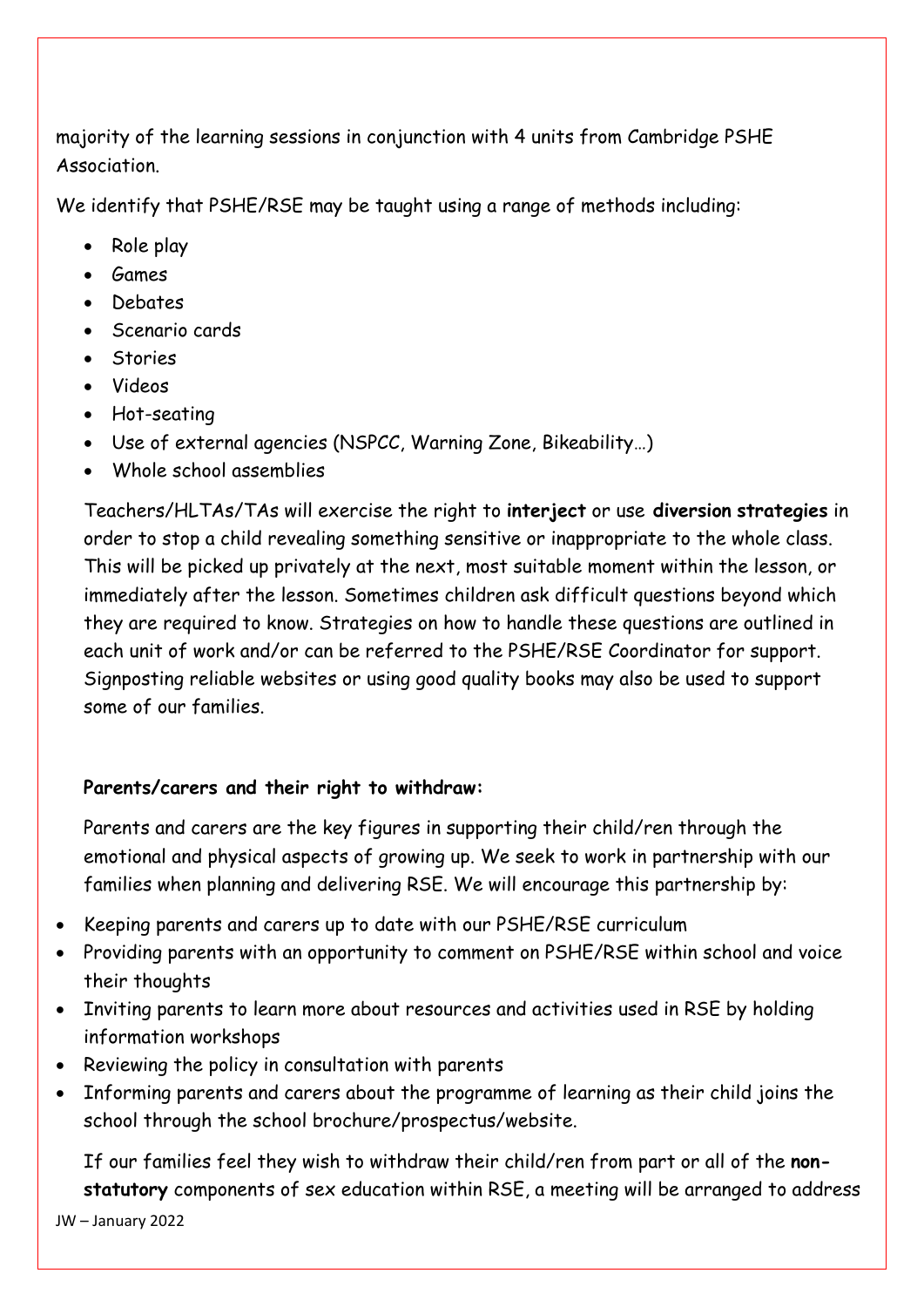any concerns between the school and the parents/carers. If after this meeting they still wish to withdraw, requests should be put in writing and addressed to the head teacher. Only those areas going beyond the statutory learning in science may be withdrawn from.

#### **Equality and Diversity:**

We promote social learning and expect our pupils to show a high regard of the needs of others by being tolerant and respectful to all. We will use PSHE/RSE education as a vehicle to address equality and diversity issues and to ensure equality for all.

#### **Values:**

We believe in:

- Promoting **British Values** through SMSC, this is at the core of what we do.
- **Routes to Resilience** including using the *Power of Yet* and learning about the importance of having a *Growth Mindset.*
- **Making a difference** to the world we live in through creating enterprising solutions to local and global issues.
- **Happy Lunchtimes**  all staff promote happy lunchtimes and we have play leaders in year 6.

#### **Assessment:**

Due to the personal nature of PSHE/RSE education, there is no passing or failing in this area. Teachers may use:

- Mind maps
- Quizzes
- Washing lines
- Discussions
- Working walls
- Points on a scale
- Teacher assessment
- Pupil voice

#### **Monitoring and Evaluating:**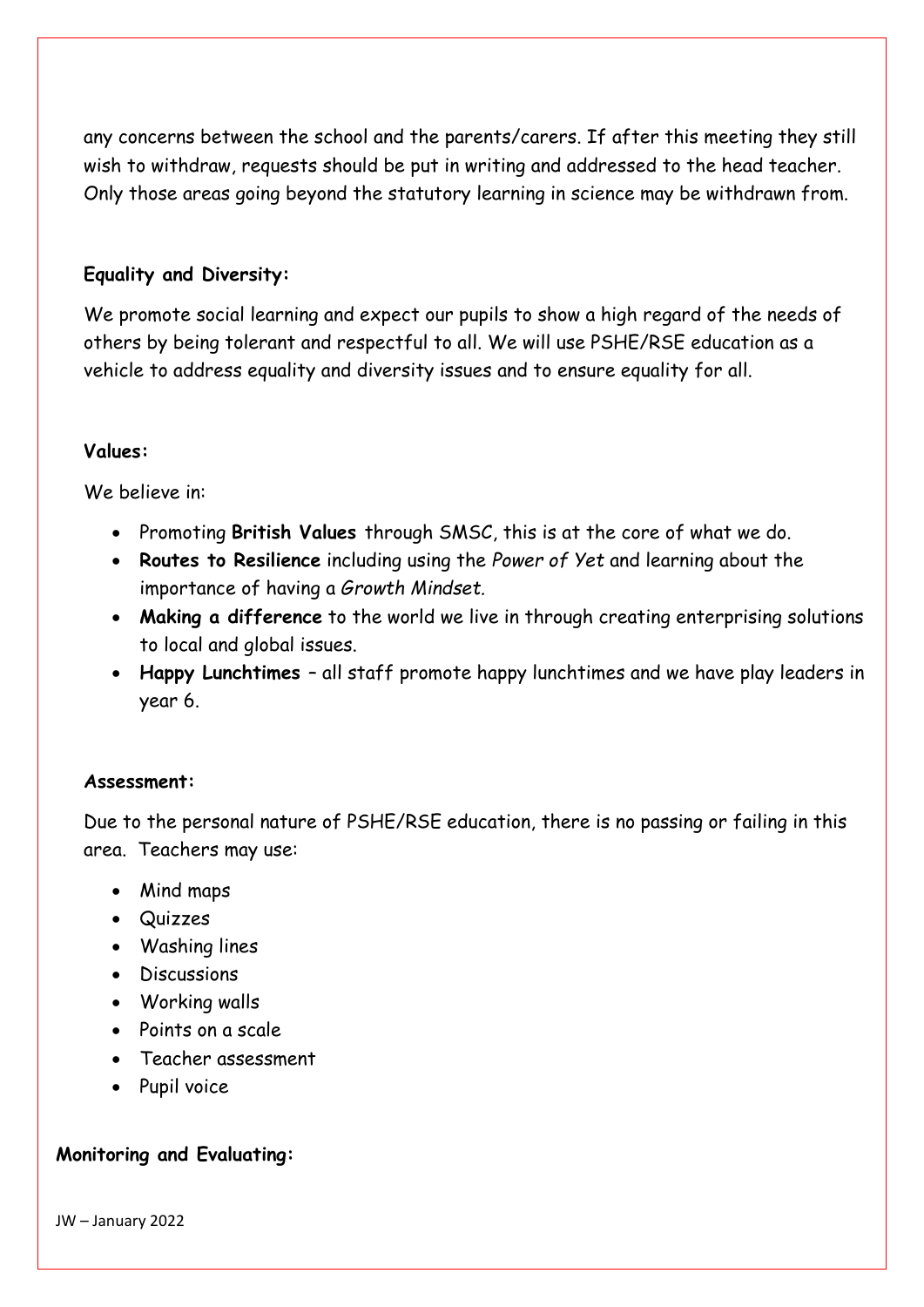PSHE/RSE is monitored as part of the school's monitoring and evaluation schedule. The subject leader may undertake a variety of methods to assess the subject including, but not limited to, book scrutiny, learning walks, pupil discussions or observations.

|              | Autumn <sub>2</sub>                                                                                                                    | Autumn <sub>2</sub>                                                                                                        | Spring 1                                                                                                                                       | Spring 2                                                                                                                                                                       | Summer 2                                                                                                                                                     | Summer 2                                                                                                                                                                                    |
|--------------|----------------------------------------------------------------------------------------------------------------------------------------|----------------------------------------------------------------------------------------------------------------------------|------------------------------------------------------------------------------------------------------------------------------------------------|--------------------------------------------------------------------------------------------------------------------------------------------------------------------------------|--------------------------------------------------------------------------------------------------------------------------------------------------------------|---------------------------------------------------------------------------------------------------------------------------------------------------------------------------------------------|
|              | <b>My Feelings</b>                                                                                                                     | My Body                                                                                                                    | My                                                                                                                                             | My Beliefs                                                                                                                                                                     | My Rights and                                                                                                                                                | <b>Asking for Help</b>                                                                                                                                                                      |
|              |                                                                                                                                        |                                                                                                                            | Relationships                                                                                                                                  |                                                                                                                                                                                | Responsibilities                                                                                                                                             |                                                                                                                                                                                             |
| R            | How feelings are<br>expressed, words to<br>describe feelings<br>and simple<br>strategies for<br>managing feelings.<br>H&W <sub>2</sub> | Basic personal hygiene.<br>R5<br><b>H&amp;W1</b>                                                                           | Celebrating similarities<br>and differences.<br>R2,4                                                                                           | Likes dislikes and<br>making choices.<br>$H\&W2,3$                                                                                                                             | Personal privacy. The<br>right to keep some<br>things private.<br>Respecting other<br>people's privacy.<br>H&W1,4<br>R <sub>4</sub>                          | Special people. What<br>makes them special<br>and how special people<br>care for one another.<br>R1,2                                                                                       |
| $\mathbf{1}$ | <b>Recognising how</b><br>others show feelings<br>and how to respond.<br>H&W <sub>2</sub><br>R <sub>2</sub>                            | Naming the main parts<br>of the body, including<br>external genitalia<br>using scientific terms.<br>R <sub>5</sub><br>H&W3 | Listening to other<br>people, playing and<br>working cooperatively.<br>Resolving simple<br>arguments through<br>negotiation.<br>R2,3,5<br>LWW1 | Celebrating<br>similarities and<br>differences<br>between people.<br>H&W <sub>3</sub><br>R <sub>3</sub><br>LWW1,2                                                              | The right to be<br>protected from<br>diseases, and the<br>responsibility to<br>protect others.<br>$H\&W1,4$<br>LWW1<br>R <sub>4</sub>                        | The people who look<br>after us. Who to go to<br>if you're worried and<br>how to attract their<br>attention.<br>R1,4<br><b>H&amp;W4</b>                                                     |
| 2            | Recognising and<br>celebrating<br>strengths and<br>achievements.<br>Setting simple but<br>challenging goals.<br>H&W2,3                 | Growing and changing<br>throughout life.<br>R <sub>5</sub><br>H&W3                                                         | Understanding that<br>bullying is wrong and<br>unacceptable.<br>R <sub>2</sub> ,3,4<br>LWW1                                                    | Different families.<br>Understanding<br>their will never be<br>another them!<br>R1<br>H&W <sub>2</sub><br>LWW2,3                                                               | Judging what kind of<br>physical contact is<br>acceptable,<br>comfortable and<br>uncomfortable and how<br>to respond.<br>R <sub>3</sub> ,4,5<br>H&W4<br>LWW1 | The difference<br>between secrets and<br>surprises, and the<br>importance of not<br>keeping a secret that<br>makes them feel<br>uncomfortable.<br>worried or afraid.<br>R <sub>2</sub> ,4,5 |
| 3            | <b>Identify personal</b><br>strengths and set<br>aspirational goals,<br>understanding how<br>this builds self-<br>esteem.<br>H&W2,3    | How their body may<br>change as they grow<br>and develop.<br>R <sub>5</sub><br>$H\&W2.3$                                   | The attributes of<br>positive, healthy<br>relationships.<br>R1<br>LWW1                                                                         | Challenging gender<br>stereotypes.<br>R <sub>5</sub><br>LWW2,3                                                                                                                 | The right to protect<br>their body from<br>unwanted touch.<br>R1,4,5<br><b>H&amp;W4</b>                                                                      | The differences<br>between secrets and<br>surprises, knowing<br>when it is right to<br>break confidence and<br>share a secret.<br>R2,4,5<br>H&W4                                            |
| 4            | Recognising a wide<br>range of emotions.<br>Responding to their<br>own, and other<br>people's emotions.<br><b>H&amp;W2,3</b><br>R4,5   | Anticipate body<br>changes,<br>understanding that<br>some are related to<br>puberty.<br>R5<br>$H\&W2,3$                    | Acceptable and<br>unacceptable physical<br>behaviours and how to<br>respond.<br>R <sub>2</sub> , 3, 4, 5<br>H&W4<br>LWW1                       | That differences<br>and similarities<br>between people<br>arise from a<br>number of factors<br>including family<br>types and personal<br>identity.<br>R <sub>5</sub><br>LWW2,3 | That marriage is a<br>commitment freely<br>entered into.<br>R1,5                                                                                             | Knowing when to ask<br>for help to manage a<br>situation, and use skills<br>to ask for help.<br>R <sub>3</sub><br><b>H&amp;W4</b>                                                           |
| 5            | How emotions may<br>change as they<br>approach, and move<br>through puberty.<br>H&W2,3<br>R4,5                                         | Anticipate how their<br>body may change as<br>they approach, and<br>move through puberty.<br>R5<br>H&W2,3                  | Healthy relationships,<br>including the skills to<br>manage and maintain<br>relationships.<br>R <sub>2</sub> , 3, 4, 5<br>H&W3,4<br>LWW1       | Correct terms to<br>describe gender<br>and sexual<br>orientation,<br>including the<br>unacceptability of<br>homophobic and<br>transphobic<br>bullying.<br>R3,5<br>LWW<br>H&W3  | Strategies for keeping<br>safe online, knowing<br>personal information<br>can be shared easily.<br>H&W1.4<br>LWW3                                            | How to manage<br>accidental exposure to<br>upsetting online<br>material, including who<br>to talk to about it.<br>LWW3<br>H&W4                                                              |

### **RSE Solutions** - knowledge by year group and link to PSHE Association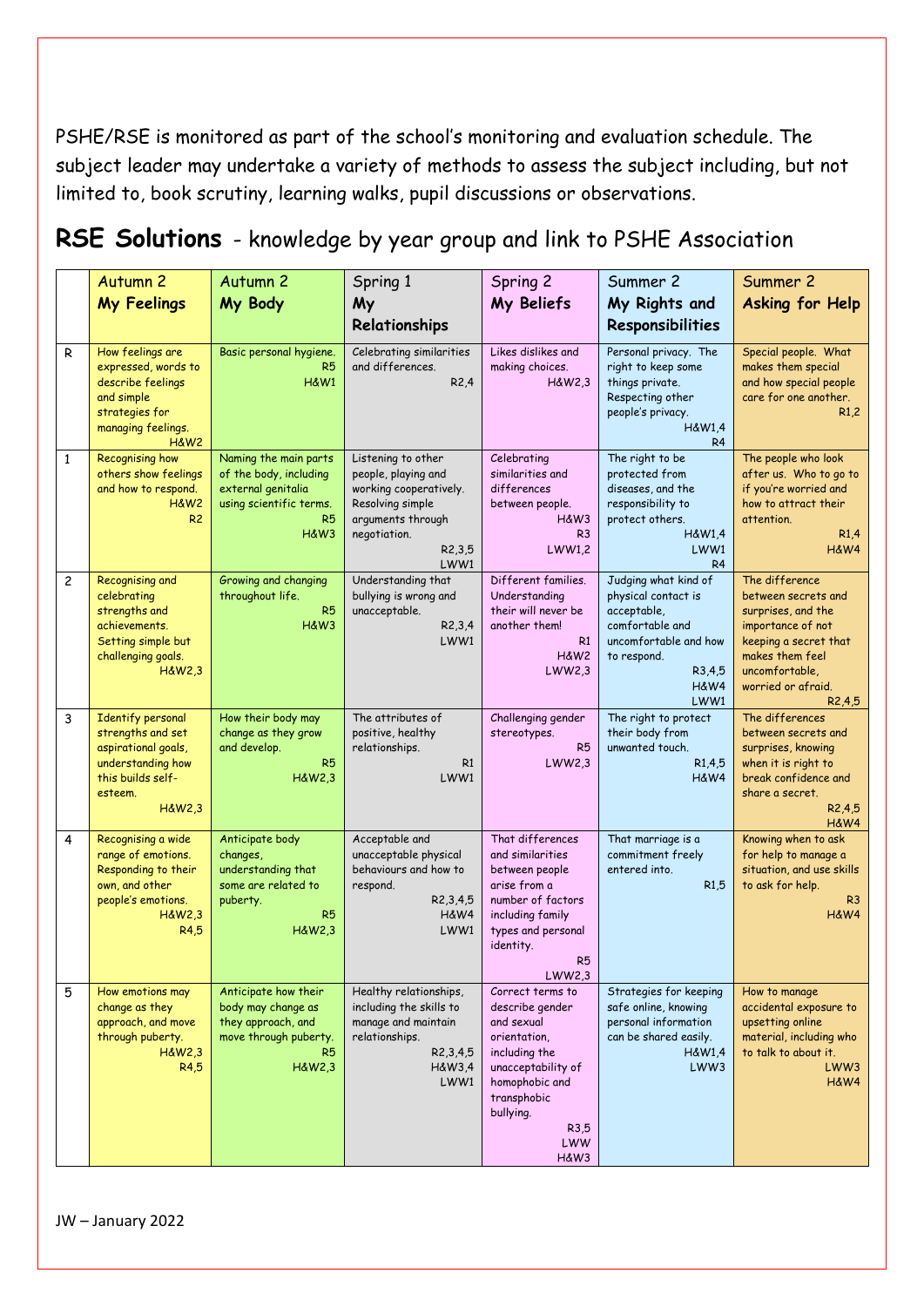| 6 | That images in the   | That sexual           | The nature and            | That some cultural   | That some infections    | Knowing when, who and |
|---|----------------------|-----------------------|---------------------------|----------------------|-------------------------|-----------------------|
|   | media including      | intercourse leads to  | consequences of           | practices are        | can be share during     | how to ask for help   |
|   | online do not always | reproduction. The     | discrimination, including | against British law, | sexual intercourse, and | independently or with |
|   | reflect reality, and | scientific terms to   | the use of prejudice-     | including female     | that a condom can help  | support.              |
|   | can affect how       | describe the male and | based language.           | genital mutilation   | prevent this.           | R4.5                  |
|   | people feel about    | female sexual organs. | R <sub>3</sub> ,4,5       | $(FGM)$ .            | $H\&W1.4$               | <b>H&amp;W2.4</b>     |
|   | themselves.          | R4.5                  | $H\&W2,3$                 | R <sub>4</sub>       |                         |                       |
|   | $H\&W2.3$            | $H\&W2.3$             | LWW1,2                    | H&W4                 |                         |                       |
|   | R4.5                 |                       |                           |                      |                         |                       |
|   | LWW <sub>2</sub>     |                       |                           |                      |                         |                       |

## **RSE Solutions – Learning Outcomes**

|                | Autumn <sub>2</sub><br><b>My Feelings</b>                                                                                                                               | Autumn <sub>2</sub><br>My Body                                                                                                                  | Spring 1<br>My<br>Relationships                                                                                                                                                                     | Spring 2<br>My Beliefs                                                                                                                                          | Summer 2<br>My Rights and<br>Responsibilities                                                                                                                                                                               | Summer 2<br>Asking for Help                                                                                                                                                         |
|----------------|-------------------------------------------------------------------------------------------------------------------------------------------------------------------------|-------------------------------------------------------------------------------------------------------------------------------------------------|-----------------------------------------------------------------------------------------------------------------------------------------------------------------------------------------------------|-----------------------------------------------------------------------------------------------------------------------------------------------------------------|-----------------------------------------------------------------------------------------------------------------------------------------------------------------------------------------------------------------------------|-------------------------------------------------------------------------------------------------------------------------------------------------------------------------------------|
| R              | Pupils can identify a<br>range of feelings<br>and how these are<br>expressed, including<br>words to describe<br>them and simple<br>strategies for<br>managing feelings. | Pupils know the<br>importance of basic<br>personal hygiene and<br>understand how to<br>maintain basic<br>personal hygiene.                      | Pupils understand that<br>there are similarities<br>and differences<br>between everyone and<br>can celebrate this.                                                                                  | Pupils can<br>recognise what<br>they like, dislike<br>and feel<br>empowered to<br>make real.<br>informed choices.                                               | Pupils understand the<br>concept of privacy,<br>including the right to<br>keep things private and<br>the right another<br>person has to privacy.                                                                            | Pupils can identify the<br>special people in their<br>lives, what makes them<br>special and how special<br>people care for one<br>another.                                          |
| $\mathbf{1}$   | Pupils are able to<br>communicate about<br>feelings, to<br>recognize how<br>others show feelings<br>and know how to<br>respond.                                         | Pupils can correctly<br>name the main parts<br>of the body, including<br>external genitalia<br>using scientific terms.                          | Pupils understand the<br>importance of listening<br>to other people and<br>playing and working<br>cooperatively, including<br>strategies to resolve<br>simple disagreements<br>through negotiation. | Pupils can identify<br>and respect<br>differences and<br>similarities<br>between people,<br>and can celebrate<br>this.                                          | Pupils understand that<br>some diseases are<br>spread, the right to be<br>protected from<br>diseases and the<br>responsibility to<br>protect others.                                                                        | Pupils can identify the<br>people who look after<br>them and how to<br>attract their<br>attention.                                                                                  |
| $\overline{c}$ | Pupils can recognise<br>and celebrate their<br>strengths and<br>achievements and<br>set simple<br>challenging goals.                                                    | Pupils can recognise<br>how they grow and will<br>change as they<br>become older.                                                               | Pupils can recognise<br>different types of<br>teasing and bullying,<br>and understand that<br>these are wrong and<br>unacceptable.                                                                  | Pupils can identify<br>the ways in which<br>people and families<br>are unique,<br>understanding<br>there has never<br>been and will never<br>be another them.   | Pupils can judge what<br>kind of physical<br>contact is acceptable,<br>comfortable and<br>uncomfortable and how<br>to respond.                                                                                              | Pupils know the<br>difference between<br>secrets and surprises,<br>and the importance of<br>not keeping a secret<br>that makes them feel<br>uncomfortable,<br>worried and afraid.   |
| 3              | Pupils can identify<br>their strengths and<br>set aspirational<br>goals for<br>themselves,<br>understanding how<br>this contributes to<br>high self-esteem.             | Pupils know how their<br>body may change as<br>they grow and develop,<br>how to care for their<br>body and celebrate<br>their uniqueness.       | Pupils can recognise a<br>wide range of<br>relationships, including<br>the attributes of<br>positive, healthy<br>relationships.                                                                     | Pupils can challenge<br>gender<br>stereotypes,<br>including<br>understanding that<br>there is not one<br>way to be a boy or<br>one way to be a<br>girl.         | Pupils understand the<br>right to protect their<br>body from unwanted<br>touch.                                                                                                                                             | Pupils can identify the<br>difference between<br>secrets and surprise,<br>knowing when it is<br>right to break a<br>confidence and share a<br>secret.                               |
| 4              | Pupils can recognise<br>and respond to a<br>wide range of<br>emotions in<br>themselves and<br>others, and ways to<br>respond.                                           | Pupils can reflect on<br>how their body has<br>changed and anticipate<br>body changes,<br>understanding that<br>some are related to<br>puberty. | Pupils are able to judge<br>what kind of physical<br>behaviours and contact<br>are acceptable and<br>unacceptable, and ways<br>to respond.                                                          | Pupils can<br>recognise<br>differences and<br>similarities<br>between people<br>arise from a<br>number of factors<br>including family and<br>personal identity. | Pupils know that<br>marriage is a<br>commitment freely<br>entered into by both<br>people and that no one<br>should marry if they<br>don't absolutely want<br>to or are not making<br>the decision freely for<br>themselves. | Pupils can recognise<br>when they may need<br>help to manage a<br>situation and have<br>developed the skills to<br>ask for help.                                                    |
| 5              | Pupils can anticipate<br>how their emotions<br>may change as they<br>approach and move<br>through puberty.                                                              | Pupils can anticipate<br>how their body may<br>change as they<br>approach and move<br>through puberty.                                          | Pupils can identify<br>healthy relationships<br>and recognise the skills<br>to manage and maintain<br>healthy relationships.                                                                        | Pupils know the<br>correct terms<br>associated with<br>gender identity and<br>sexual orientation<br>and the<br>unacceptability of<br>homophobic and             | Pupils have strategies<br>for keeping safe<br>online; knowing<br>personal information<br>including images of<br>themselves, and others<br>can be shared without<br>their permission.                                        | Pupils have considered<br>how to manage<br>accidental exposure to<br>explicit images and<br>upsetting online<br>material, including who<br>to talk to about what<br>they have seen. |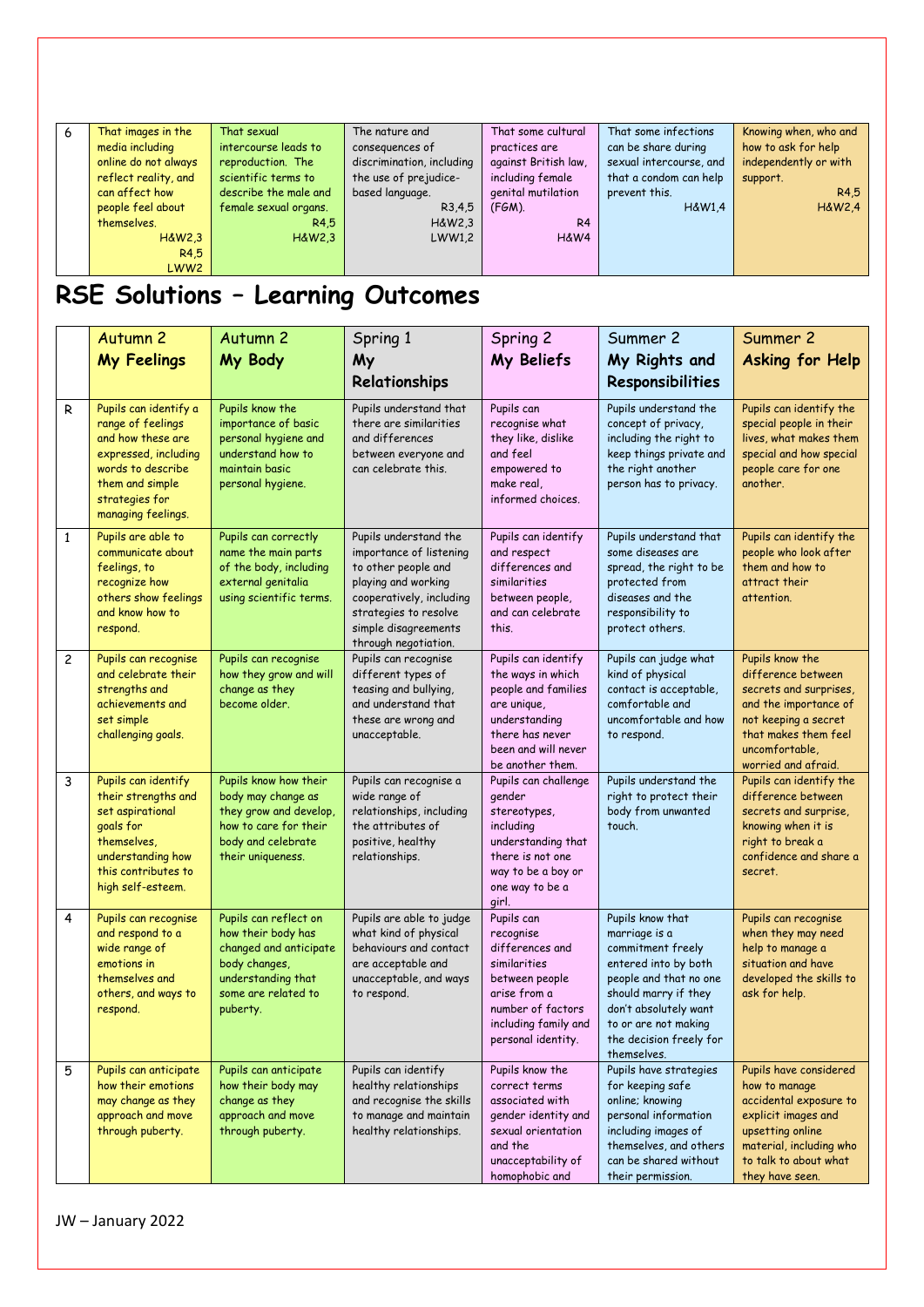|   |                      |                         |                           | transphobic<br>bullying. |                        |                       |
|---|----------------------|-------------------------|---------------------------|--------------------------|------------------------|-----------------------|
| 6 | Pupils can recognise | Pupils can explain what | Pupils realise the        | Pupils know some         | Pupils have an         | Pupils develop the    |
|   | how images in the    | sexual intercourse is   | nature and                | cultural practices       | awareness that         | confidence and skills |
|   | media, including     | and how this leads to   | consequences of           | are against British      | infections can be      | to know when, who and |
|   | online do not always | reproduction, using     | discrimination, including | law and universal        | shared during sexual   | how to ask for help   |
|   | reflect reality and  | the correct terms to    | the use of prejudice-     | human rights,            | intercourse and that a | independently or with |
|   | can affect how       | describe the male and   | based language.           | including female         | condom can help        | supp.                 |
|   | people feel about    | female sexual organs.   |                           | genital mutilation       | prevent this.          |                       |
|   | themselves.          |                         |                           | $(FGM)$ .                |                        |                       |

### **Gap Analysis between RSE Solutions and PSHE Association objectives:**

- **1. Relationships (R)**
	- Families and close positive relationships (R1)
	- Friendships (R2)
	- Managing hurtful behaviour and bullying (R3)
	- Safe relationships (R4)
	- Respecting self and others (R5)

#### **2. Health and wellbeing (H&W)**

- Healthy lifestyles (physical wellbeing H&W1) links to PE, Healthy Eating in D&T and Science
- Mental health (H&W2)
- Ourselves, growing and changing (H&W3)
- Keeping safe (H&W4)
- Drugs, alcohol and tobacco (H&W5)

#### **3. Living in the wider world (LWW)**

- Shared responsibilities (LWW1)
- Communities (LWW2)
- Media literacy and digital resilience (LWW3)
- Economic wellbeing: Money (LWW4)
- Economic wellbeing: Aspirations, work and career (LWW5)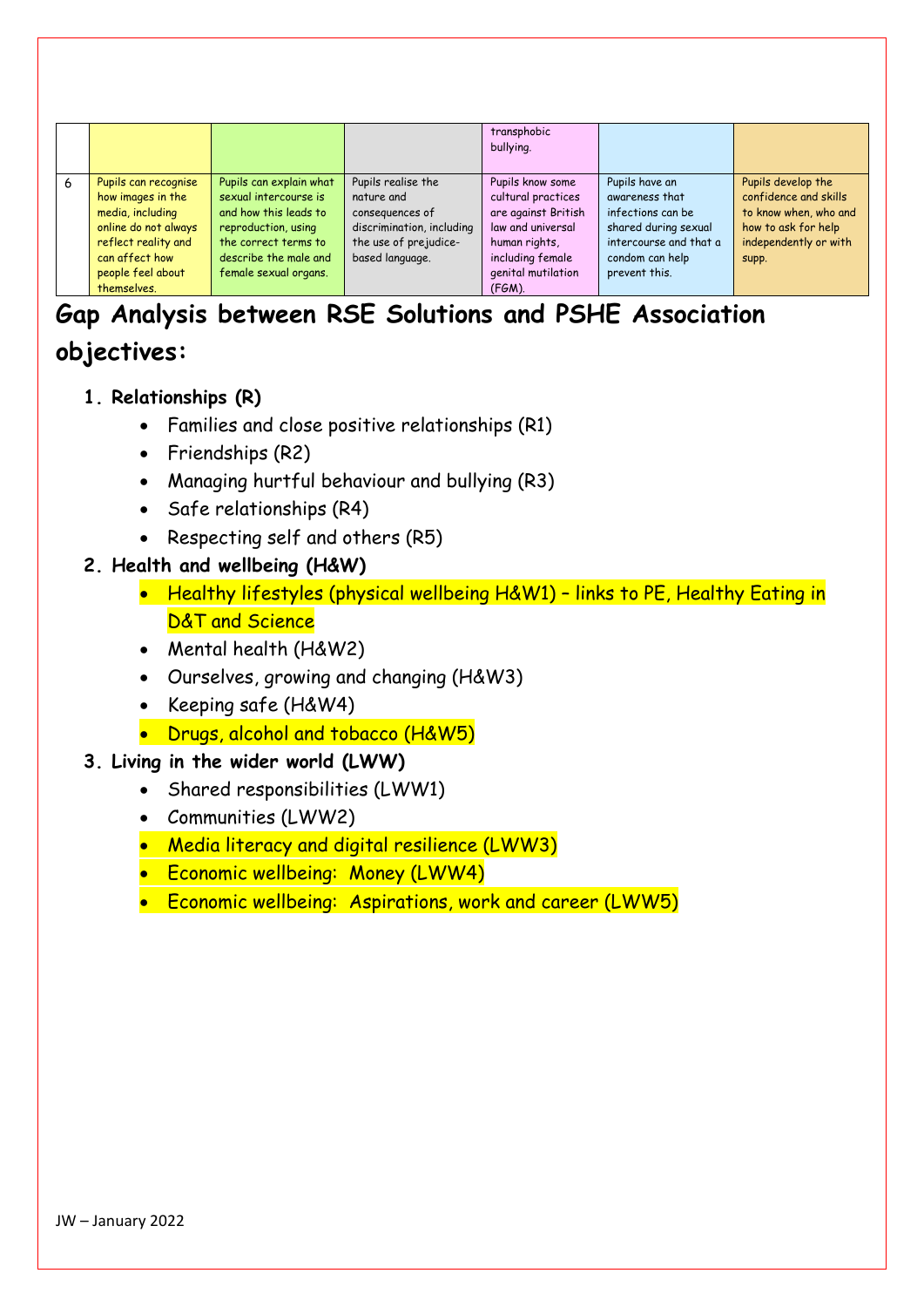

### **GD PSHE/RSE Coverage 2021/22**…including the gap analysis learning taught through the scheme **Cambridge PSHE** (trail)

| Autumn 1                                                                                                                                   |                     | Autumn <sub>2</sub>                                  | Spring 1                                          | Spring 2                                      | Summer 1                                                   | Summer 2                                                                 |
|--------------------------------------------------------------------------------------------------------------------------------------------|---------------------|------------------------------------------------------|---------------------------------------------------|-----------------------------------------------|------------------------------------------------------------|--------------------------------------------------------------------------|
|                                                                                                                                            | RSE<br>analysis     | <b>RSE</b><br>Solutions: My<br>Feelings &<br>My Body | <b>RSE Solutions:</b><br>My<br>Relationships      | <b>RSE Solutions:</b><br>My Beliefs           | <b>RSE Solutions:</b><br>My Rights and<br>Responsibilities | <b>RSE Solutions</b><br>Asking for Help                                  |
|                                                                                                                                            | Gap<br>Ass.<br>PSHE |                                                      | LWW3 Media<br>Literacy &<br>digital<br>resilience | H&W1 Healthy<br>Lifestyles                    | H&W5 Drugs,<br>alcohol and<br>tobacco                      | LWW4&5 Economic<br>Wellbeing: Money<br>and Aspirations,<br>work & career |
|                                                                                                                                            | Cambridge           |                                                      | Healthy &<br>Safer<br>Lifestyles                  | Healthy &<br>Safer<br>Lifestyles              | Healthy & Safer<br>Lifestyles                              | <b>Economic Wellbeing</b>                                                |
| Children understand<br>how to behave at Great<br>Dalby School -<br>relaunch Bucket Filling,<br>Golden Standards,<br>behaviour expectations | <b>FYFS</b>         | Cambridge PSHE -                                     | $\frac{1}{2}$ Keeping Safe                        | Healthy Lifestyles<br>- physical<br>wellbeing | $\frac{1}{2}$ Keeping safe                                 | <b>Financial Capability</b>                                              |
| including bullying - KS2<br>poster competition.<br>Children able to talk<br>about their character<br>and how they are<br>feeling - R2R &   |                     | Cambridge PSHE -<br>Year 1 & 2                       | Digital<br>Lifestyles                             | Healthy Lifestyles<br>- physical<br>wellbeing | Drug, alcohol and<br>tobacco education                     | <b>Financial Capability</b>                                              |